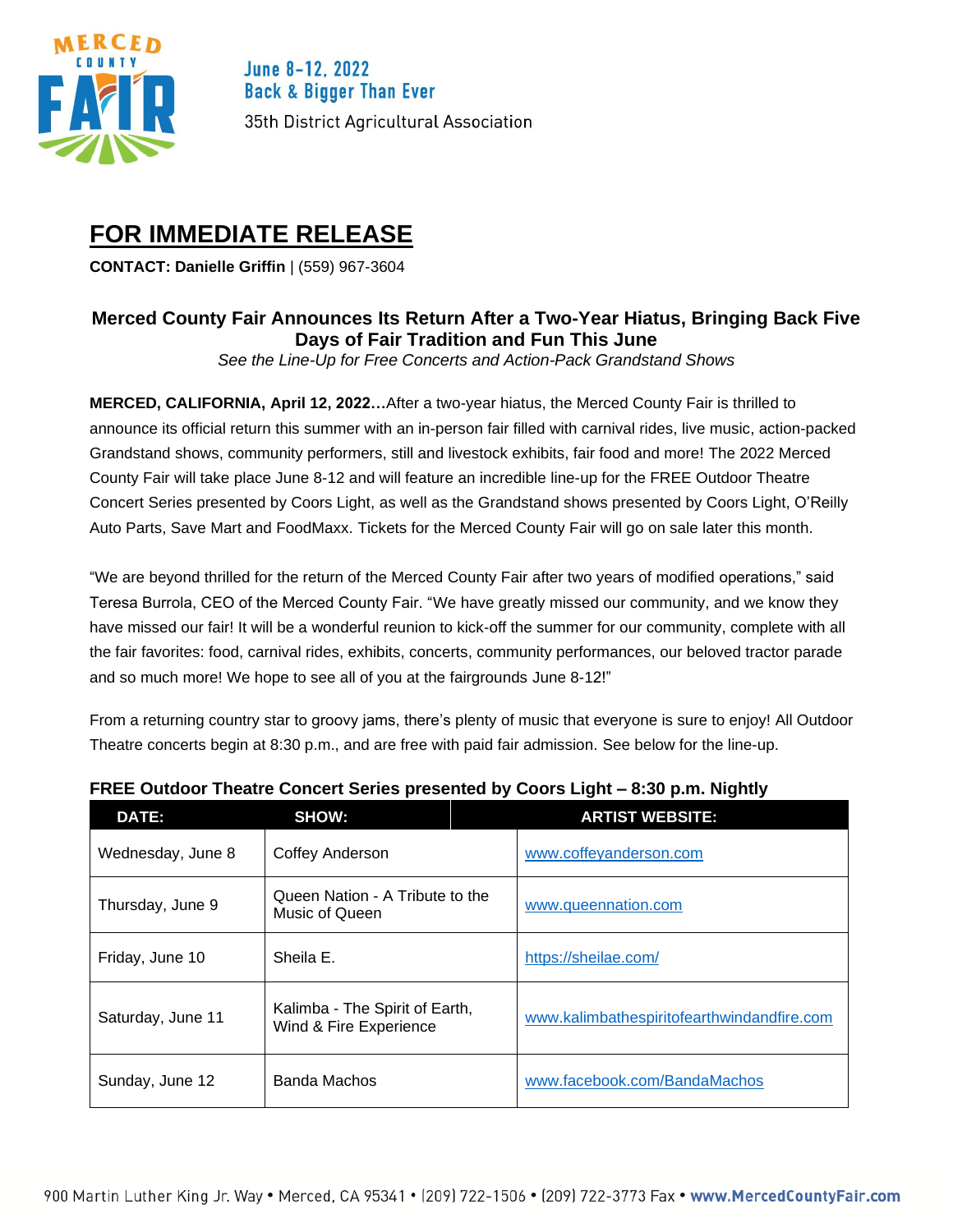

# June 8-12, 2022 **Back & Bigger Than Ever**

35th District Agricultural Association

You can always count on action-packed excitement in the Grandstands each fair and this year they're more thrilling than ever! Fair Management is expecting big crowds for the return of our Grandstand shows, proudly sponsored by Coors Light, O'Reilly Auto Parts, Save Mart and FoodMaxx. All shows begin at 7 p.m. and admission is \$5, except for opening day, which is FREE with your paid fair admission. Children 5 years or younger are free (both fair admission and Grandstand) with a paid adult ticket.

| <b>DATE:</b>      | <b>SHOW:</b>                                                       | <b>EVENT PROMOTER:</b>                                   |
|-------------------|--------------------------------------------------------------------|----------------------------------------------------------|
| Wednesday, June 8 | Merced Speedway Auto Racing (FREE)                                 | Merced Speedway<br>www.mercedspeedway.net/schedule       |
| Thursday, June 9  | <b>Destruction Derby</b>                                           | Merced Speedway<br>www.mercedspeedway.net/schedule       |
| Friday, June 10   | Valley Tractor Pullers' Tractor Pull                               | <b>Valley Tractor Pullers</b><br>http://vtpapullers.org/ |
| Saturday, June 11 | Humpz & Hornz "Bad to the Bone"<br>2022 Bull Riding Tour           | Humpz & Hornz<br>www.hnhnews.com                         |
| Sunday, June 12   | Gran Jaripeo<br>(Bull Riding, Dancing Horses, Banda Music & more!) | Humpz & Hornz<br>www.hnhnews.com                         |

# **Grandstand Entertainment – 7:00 p.m. Nightly**

There's also plenty of other free entertainment for the family to enjoy once inside the gates of the Merced County Fair such as the Coors Light Stage and Dignity Health – Mercy Medical Center Stage (formerly Bear Creek Plaza). New this year in the Sunshine Family Lane Area is the Pee Wee Stampede, where kids will put on a show and participate in mock rodeo events while the crowd cheers them on! Fairgoers will also be able to enjoy the return of the daily Tractor Parade, Discovering Science Exhibit, Petting Zoo and more! More details on entertainment and attractions will available on the fair's website soon.

## **RESOURCE LINK:**

Fair Logo, Concert Photos, Grandstand Photos |<https://spaces.hightail.com/space/cDw2UOXBd9>

## **MORE INFORMATION ON OUTDOOR THEATRE ARTISTS:**

#### **Coffey Anderson**

The Texas native grew up singing in church, but it wasn't until a high school talent show that he realized he could connect with an audience. When Coffey relocated to Los Angeles to pursue music full-time, the singer's small-town upbringing, country values and unmatched work ethic stayed with him. Once in L.A., he carved out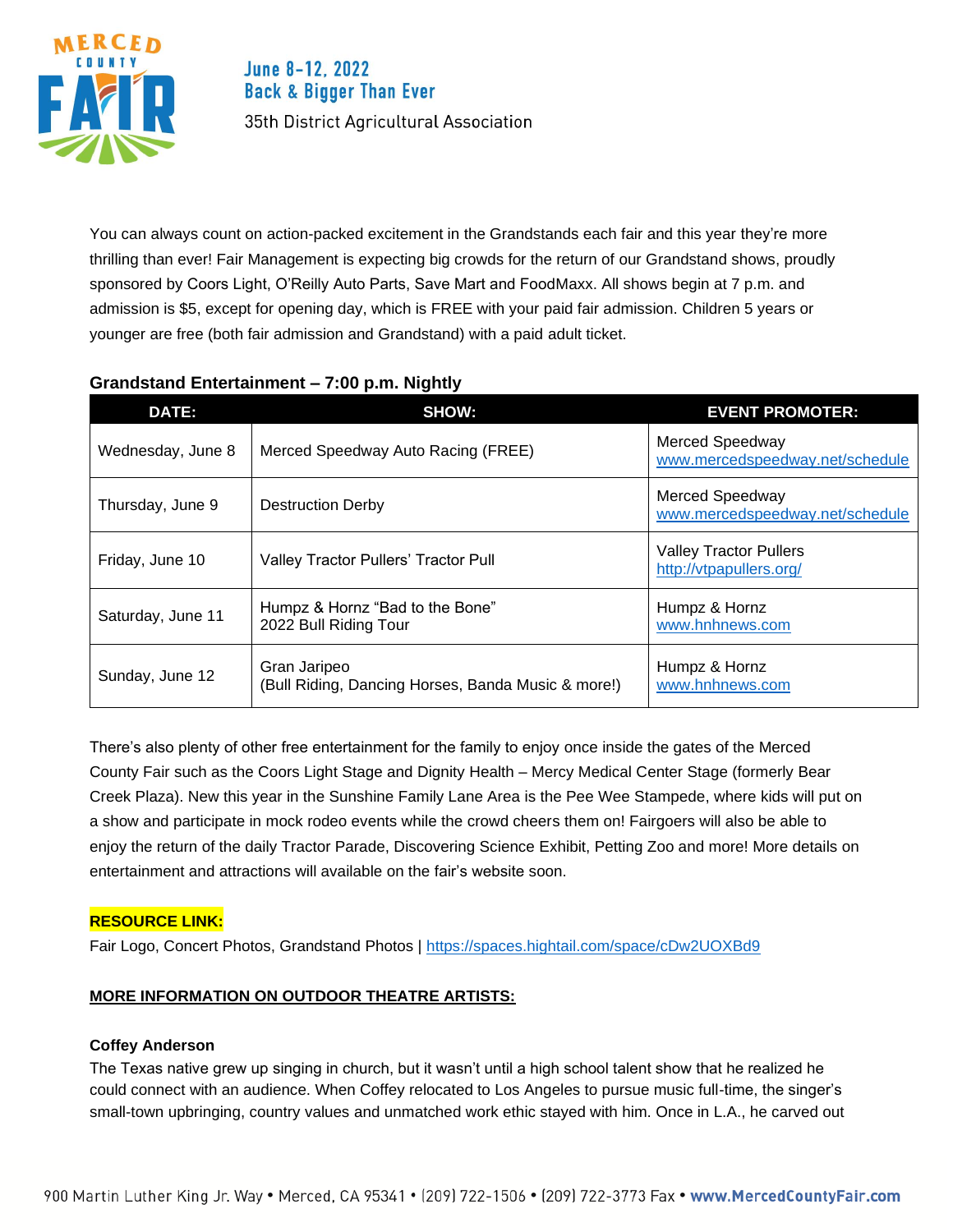

## June 8-12, 2022 **Back & Bigger Than Ever**

35th District Agricultural Association

his own lane of country music. He would perform on the street where he sold CDs and took names for his email list. That's where he'd meet his wife, hip-hop dancer, Criscilla, and soon realize that he had to think like an entrepreneur if he wanted to make it in the industry. Coffey took his music career into his own hands producing his own albums, booking his own shows, and editing his music videos out of his garage. In 2006, Coffey started his YouTube channel and launched Coffey Global. Now, 16 years later he has more than 243,000 YouTube subscribers with 85 million lifetime views. His Spotify monthly listeners average 640,000, while his TikTok likes total 3.6 million. As he built his brand as an entrepreneur and singer Coffey, 43, continued to use his gift as an entertainer. His infectious personality and unmatched positivity, as seen on the hit Netflix original reality series *Country Ever After,* draws people in while his neotraditional country music sets him apart.

#### **Queen Nation – A Tribute to the Music of Queen**

Crowned *World's Greatest Queen Tribute Band* by AXS TV and *Best Live Band* by multiple award shows, Queen Nation is the West Coast's longest-running, most authentically costumed re-creation of a vintage Queen concert. The show consists of four musicians who all sing and perform in character and costumes while playing live, note-for-note renditions of classic Queen songs*.* Audiences will be amazed at the accuracy of Queen Nation as they perform renditions of classic songs such as "We Will Rock You," "Bohemian Rhapsody," "We Are the Champions," "Crazy Little Thing Called Love" and many more.

#### **Sheila E.**

Best known to music fans as Sheila E., Sheila became a top session and touring musician before the age of 20, performing and/or recording with George Duke, Herbie Hancock, Billy Cobham, Con Funk Shun, Marvin Gaye, Diana Ross, Lionel Richie, Gloria Estefan, Patti LaBelle, and Steve Nicks among others. Sheila E.'s producing, arranging and performance talents have been showcased throughout the music and film industry with appearances on, The Academy Awards, The Latin Grammy Awards, BET Awards, The American Music Awards, The Kennedy Center Honors, The Summer Olympics, WOW Awards, ALMA's, and The Image Awards just to name a few. In 2014, Sheila released her literary biography titled, *The Beat of My Own Drum*, and her solo album, *ICON*. Following Prince's death in 2016, she released the single "Girl Meets Boy" in memory of the late, great, Prince. In 2018, Sheila E. released her album, *ICONIC: Message for America*, which displays her efforts in awareness to social issues and humanitarianism. Sheila E. continues to produce and perform music throughout the world. Her most recent single, "Bailar" featuring Luis Enrique, Tony Succar and Mychael Gabriel, is the first ever Salsa song released by the icon.

#### **Kalimba – The Spirit of Earth, Wind & Fire Experience**

The internationally touring show Kalimba - The Spirit of Earth, Wind & Fire provides an Earth, Wind & Fire experience so satisfying it transports audiences back to the excitement of the first time they heard these unforgettable songs. Reproducing the infectious grooves created by Earth, Wind & Fires's late founder Maurice White, Kalimba pays homage to Maurice with its exciting stage and lighting production. The show authentically replicates the signature high notes of Philip Bailey, the thick vocals harmonies of Maurice and Ralph Johnson, along with the grooving bass lines of Verdine White.